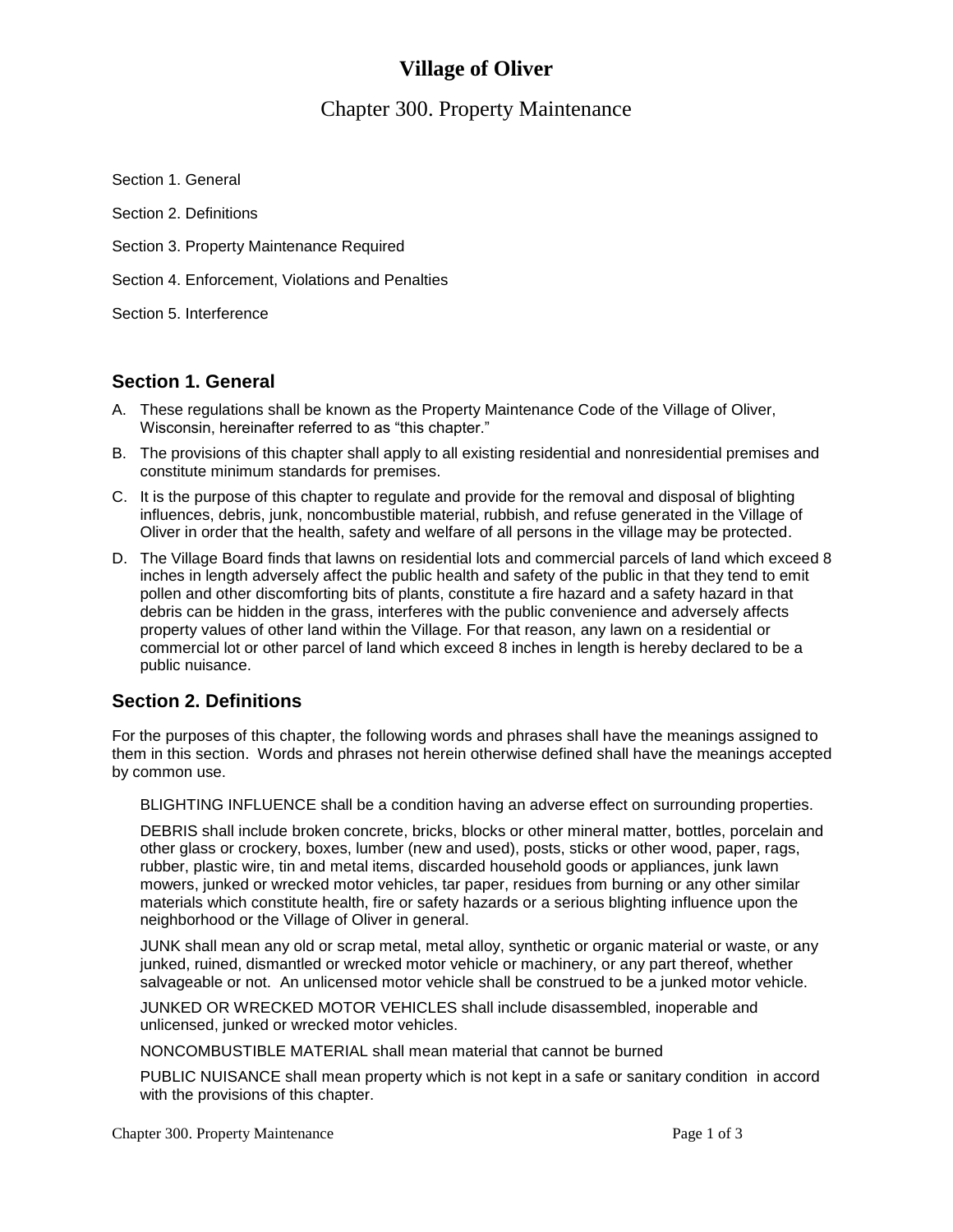REFUSE shall mean debris as hereto defined.

RUBBISH shall include combustible and noncombustible waste materials, except garbage, and the term shall include the residue from the burning of wood, coal, coke and other combustible materials, paper, rags, boxes, wood, excelsior, rubber, leather, tin cans, metals, mineral matter, glass, crockery and dust, and other similar materials.

### **Section 3. Property Maintenance Required**

- A. It shall be unlawful for any person, firm or corporation and no person, firm or corporation shall allow or permit or place, throw, leave or permit to remain any blighting influence, debris, junk, rubbish, refuse, paper or garbage upon the person's, firm's or corporation's property or upon any street, gutter, ditch, sidewalk, alley, park or other public grounds immediately adjacent to such person's, firm's or corporation's property.
- B. No disassembled, inoperable and unlicensed, junked or wrecked motor vehicle shall be stored or allowed to remain in the open upon public or private property within the Village of Oliver for a period in excess of 10 days unless located in an area of the Village properly zoned for such usage.
- C. All appliances waiting for disposal must be stored out of public view.
- D. The owner, occupant or tenant of any real property in the Village shall keep such property in a safe and sanitary condition, free of rubbish and other debris.
- E. Property shall be maintained so that the height of lawns shall not exceed 8 inches in height.

### **Section 4. Enforcement, Violations and Penalties**

- A. Building inspector.
	- 1. The Village Board or its designated agent shall act as the building inspector to enforce the provisions of this chapter.
	- 2. The building inspector is authorized and directed to make inspections in response to a complaint that an alleged violation of this chapter exists or when the building inspector has good reason to believe that a violation is being committed.
	- 3. The building inspector is authorized to enter the premises at reasonable time to inspect subject to constitutional restrictions on unreasonable searches and seizures. If entry is refused or not obtained, the building inspector is authorized to pursue recourse as provided by law.
	- 4. The building inspector will make written reports of all inspections.
	- 5. The building inspector shall serve notice to the property owner of the complaint, the required remedial action, and an appropriate date by which time the remedy must be completed.
- B. Violation and Penalty.
	- 1. Whenever blighting influences, debris, junk, junked or wrecked vehicles, noncombustible material, rubbish and refuse remain on property after a duly conducted inspection and contrary to this chapter, the building inspector, Village or any member of the Village Board may direct removal of such material by a licensed collector or, in the case of lawns of excessive height direct the mowing of the lawn. In such event, the collector shall make such collection and removal or, in the case of lawns, the Village or its agent shall mow the lawn. The building inspector, Village or member of the Village board shall make a written record of the request and provide a copy to the licensed collector or lawn mower.
	- 2. The Village shall pay the collector his regular rate for the removal, or, in the event of lawn mowing shall pay the regular rate for such service. If such collection and removal or lawn mowing require an expenditure of time and effort in excess of that required for ordinary collections or mowing, the collector or mower shall be paid a reasonable hourly rate determined by the Village Board.
	- 3. If any junked or wrecked vehicles collected and removed under order by the Village under the terms of this chapter are subsequently claimed by the owner, the junk or salvage yard shall be entitle to a reasonable fee for handling and storage, which shall be paid by the owner at the time the vehicle(s) is claimed.